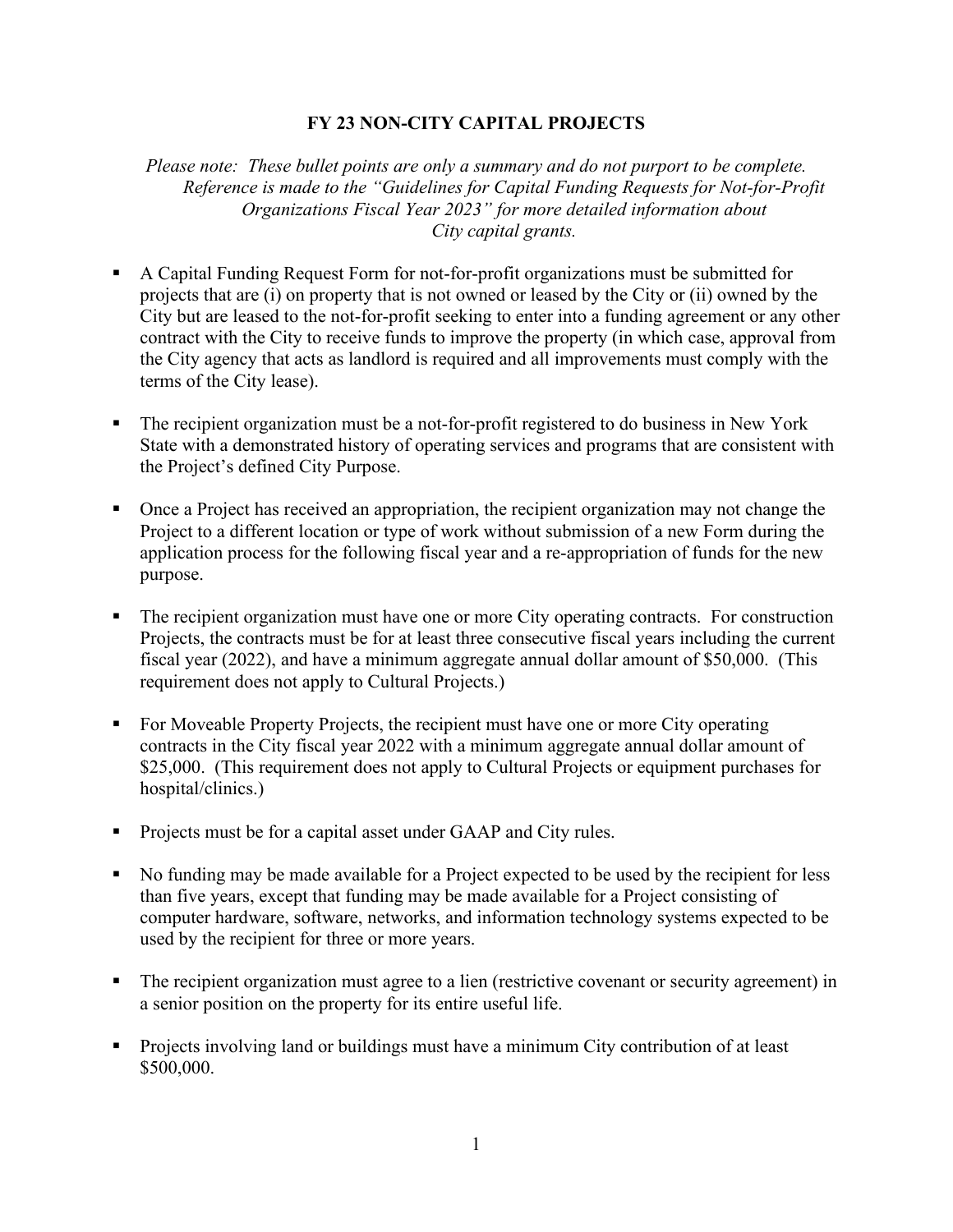- For Moveable Property Projects, each item or equipment system must cost at least \$50,000, unless it is for Initial Outfitting of new space.
- For Projects involving Moveable Property that has a minor degree of attachment to real property, the Project must have a minimum City contribution of at least \$250,000.
- The City contribution may not exceed 90% of the capitally eligible portion of a real property Project up to \$2 million and 50% of the portion in excess thereof. Furthermore, the City may pay a maximum of 50% of real property Project costs once City appropriations at the same address for the same exceed \$2 million in aggregate (excluding separate and distinct projects that have been fully completed and funding closed out). (This requirement does not apply to Cultural Projects.)
- The lesser of 50% or \$1 million of the non-City funds for the project must be in hand at the time of the application for City funding from cash, pledged funds or commitment letters from lenders willing to accept a subordinate position (with cash in hand before any City funds are distributed). (This requirement does not apply to Cultural Projects.)
- The City may fund 100% of equipment projects.
- For Projects involving real property (such as construction, reconstruction, or acquisition), the property must be used and owned by the recipient organization (i.e. not rented) except for:
	- $\triangleright$  Cultural Projects
	- Governmental Property
	- $\triangleright$  Property rented from an affiliate of the recipient organization provided that certain criteria described in the Guidelines are met
	- $\triangleright$  For Senior Centers, this requirement may be waived when certain criteria described in the Guidelines are met
- No organization may receive a City rent subsidy for space that has been acquired or improved with City capital funds*.*
- City capital funds may not be used for administrative use (e.g., back office, executive or support service space or use), unless the funds are for an integrated building used both for Front Line Services and administrative uses. City capital funds may only be applied to buildings (or condominium units) in which a majority of space used by the funding recipient is for Front Line Services for a majority of the time that such space is used. Therefore, the City may pay for any acquisition, construction, reconstruction or equipment in a building that is used primarily for Front Line Services, even if the capital work being carried out, or the equipment being purchased, is in a portion of the building that is not in itself dedicated to Front Line Services. Front Line Services are services that are rendered directly to the public through physical public access or through telephonic communication (such as a hotline). (This requirement does not apply to Cultural Projects or electronic medical records projects.)
- The recipient organization must demonstrate an operating budget to support the Project on an ongoing basis.